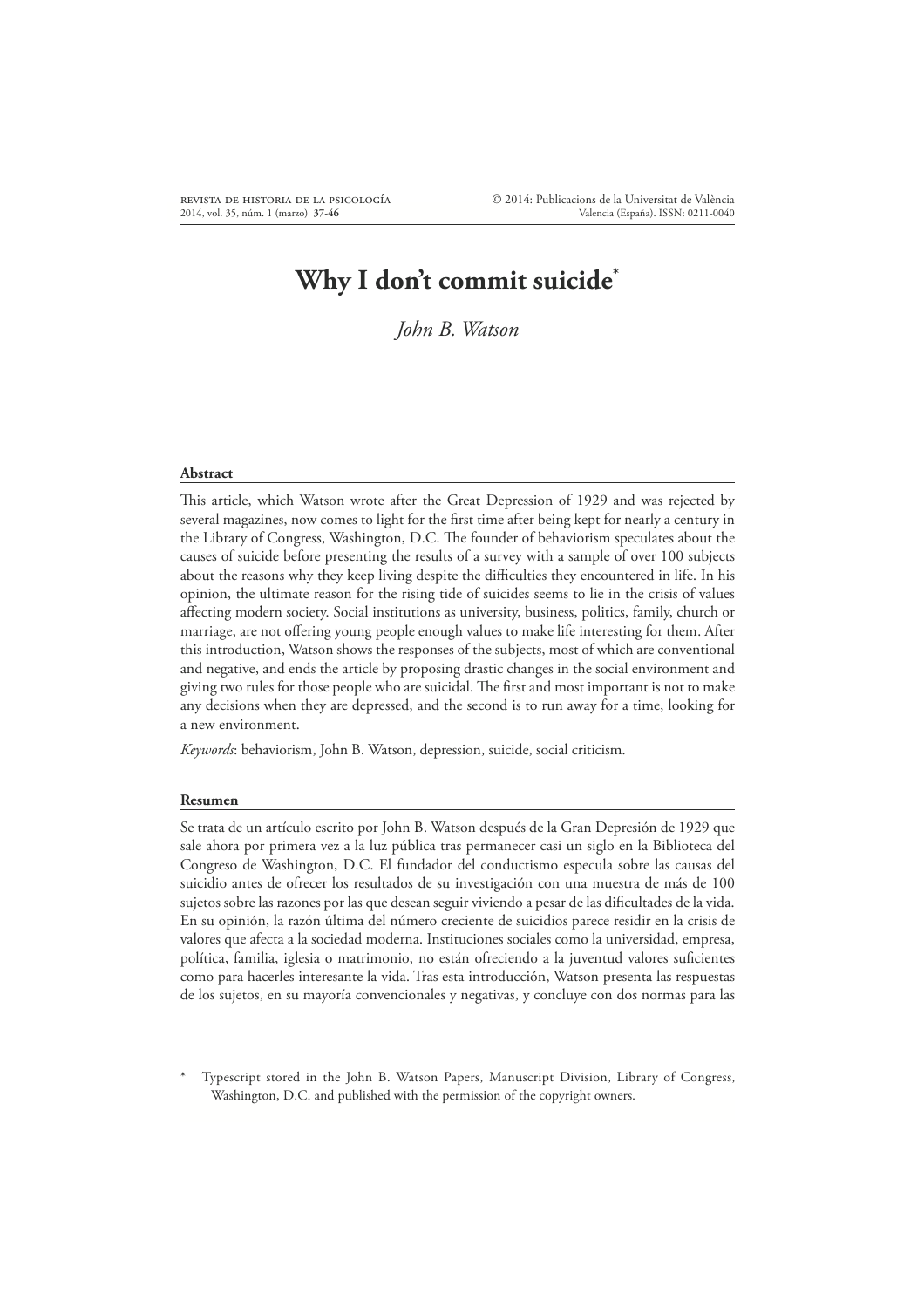personas que están al borde del suicidio. La primera y más importante es no tomar mingua decisión cuando están deprimidas; la segunda, trasladarse a otro lugar por algún tiempo para encontrar un nuevo medio ambiente.

*Palabras clave*: conductismo, John B. Watson, depresión, suicidio, crítica social.

More people in the United States committed suicide in 1931 than died from typhoid fever, small pox, whooping cough, measles, scarlet fever and diphtheria. There were twice as many suicides in the same year as deaths from all accidents in mines and quarries, machinery, railroads, and street cars – over twice as many suicides as homicide, active as our gunmen are in this prohibition era.

The figures for 1932 are not complete, but apparently there will be at least a 6% increase over 1931. If the same increase in the suicide rate goes on while at the same time death from all other diseases goes steadily down, suicide may sometime lead the death rate. Even now it is approximately  $13<sup>th</sup>$  on the list of causes of death.

I believe that suicide is as disease – a psychological disease – coming from certain social causes. I believe, too, that most of the lives that have been lost from this cause could have been saved if each of the unfortunate individuals had had opportunity to go over his case with a competent psychologist or psychiatrist.

What is it in the daily setting of our homes that leads people to take their own lives? The three depression years? That has been contributory – people who have lost money have committed suicide – even in great numbers. The daily papers are full of such tragic events. But to have lost money, once you must have had money, and therefore been of enough standing to be noticed by the newspapers if you committed suicide. Suicide due to financial losses has been over-emphasized. The trend of deaths from suicides has gone steadily upward now for almost a decade. It was high even in the prosperous years of 1926, '27 and '28. Causes deeper than financial losses are responsible.

It is interesting to note that suicide is not an old man's disease. Considerably more than 1/3 of the total deaths from this cause are between the ages of 25 and 44 years. From 35 to 54 years the distribution is greatest, but there are almost as many deaths from ages 35 to 44 years as from 45 to 54 years. It is thus in the early prime of life, and before the onset of old age, that we see the largest number of suicides. As a check upon this, consider the fact that in university life a man does not become a full professor until he is 40.

It has been my belief for a long time that society today is not offering to its members enough values of an interesting kind to make people who are in a jam for any reason want to take the trouble to live. Especially is this true of the younger generation. We have in the past few decades been building a different kind of youth.

Revista de Historia de la Psicología, 2014, vol. 35, núm. 1 (marzo)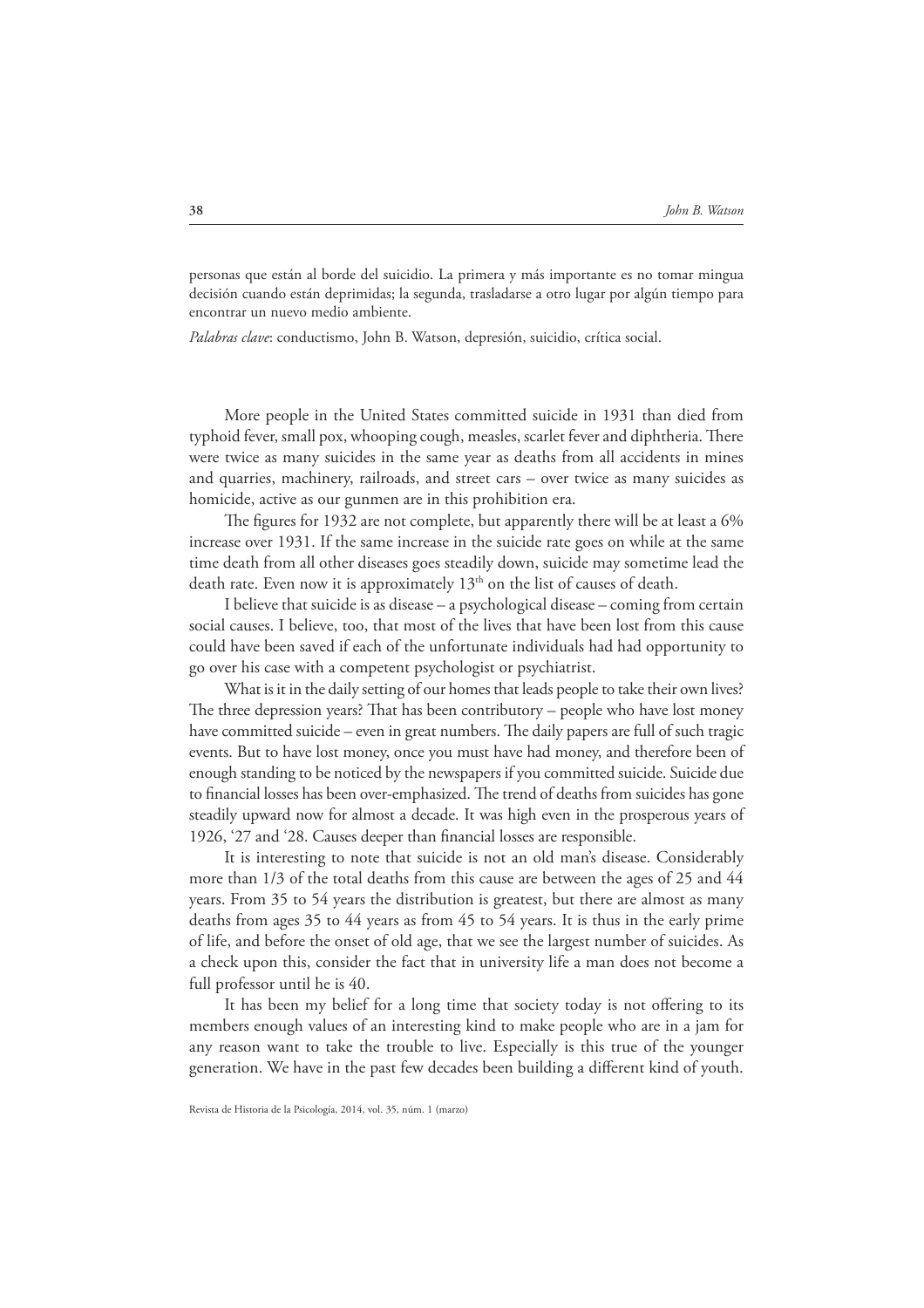Behaviorism has done what it could to further the youth movement. It has been the friend of youth – demanding that he be freed from the traditional bondage of home – from undue attachments to parents – and that he be taught to face himself, his own weakness – freed from self adulation, self pity, and dependencies of social heritage. We have tried to teach him to find himself in battling with and in overcoming his environment. But I am afraid we have overlooked one thing. We haven't changed the world to receive these new individuals. This was one of the important things I overlooked in trying to raise my own youngsters solely along behavioristic lines. I could raise them beautifully as long as I had them home – could shut out the outside world. But the world they had to enter at 3 or 4 years of age was not a behavioristic world. They had to mingle with a world which has a social heritage many millions of years old. To help counterbalance their behavioristic home training I sent them to the most conventional schools I could find.

But the young men and women of today entering the hard baked business and social world are not prepared for it. They have grown soft in college where they have paraded new freedom that was not backed up in college deeds. I think this is the fault of college and not of the youth. College ought to be made an environment like that of the outside world – tempered possibly, but similar. The student should meet the problems there he will meet in later life. Why shouldn't every lad earn his way through college by organized effort of some kind? Wouldn't it be infinitely better for his morale and preparation for life outside college if he did some farming, typesetting, bookkeeping, playing in the band, writing poetry or essays or advertisements instead of loafing, partying and studying Latin, Greek and mathematics? Can one sound psychological reason be advanced for studying Latin or Greek or mathematics beyond fractions and percentages unless on is to become a specialist of some kind?

At any rate, when he comes out of college today, he finds first that business is not seeking him, he can't get a job, or if he does manage to get one he finds that most office boys never become presidents of their companies. He finds that it takes a long time to make even \$50.00 per week, which is about the smallest sum he can afford to marry on, or even run a small apartment and join a very modest club. He becomes discouraged and loses his guts and his sense of humor. If he goes into scientific work, it takes him even longer to make an established reputation in research. If he enters medicine, he does not finish his internship and get ready to go out on his own much before 30. The youth economic future is not rosy. He has no craftsman guild to enter as his ancestors had. He has to drift from place to place knocking at every commercial door for any kind of a job. I confess I am pretty much discouraged with and for the youth today. His lack of responsibility, craftsmanship, his lack of ability to clean up his tools after the job is done and his lack of perseverance seem to me to become more apparent every day. He just will not work as hard as his father and grandfather worked.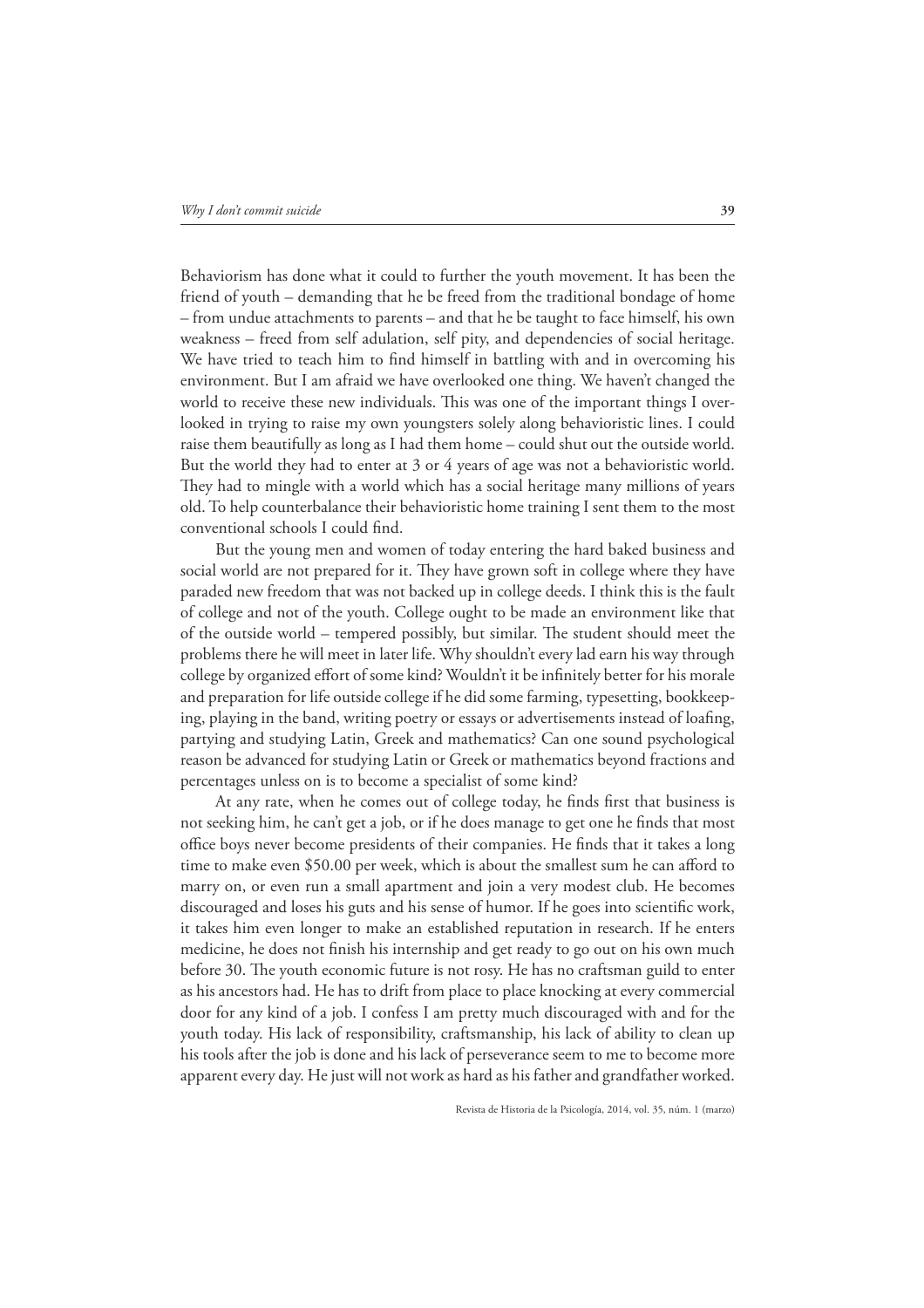Again, I don't blame him, but college and the rest of his environment that we have created for him. There is something awry. The youth is not ready for the world. The world is not ready for the youth.

Not only does the present vocational environment fail to capture the emotions of the youths, but also equally lacking in stimulating values are other situations that formerly were thrilling.

For example, one's country. Patriotism used to fire the youth – one's flag, one's soil, one's institutions were old catchwords to call the youth to arms. They have all been deflated in value. It would be very hard in this country to drum up an army today. Napoleon, if he came to life, couldn't muster a regiment if he marched from California to New York. We know now that Washington could tell a lie and probably did tell many. Our financial and business geniuses no longer occupy the shrines they did. Hero worship is dead. Everybody and everything is looked upon with suspicion.

The family fails to offer the stable protecting, encouraging environment it once did. Years ago in the South to be born a John Doe  $3<sup>rd</sup>$  of Charleston gave you entry into every home south of the Mason & Dixon Line. To be born a John Doe 3<sup>rd</sup> of Boston equally admitted you to every worthwhile home in the North. Family was something to #ght for – it was worthwhile to be a member of a family. Today family pride is all gone. Of the family names in America that date back in history possibly not more than six mean anything to more than five people out of a hundred you meet on the street. Economic conditions call for the break-up and scattering of the family.

Probably more important than the loss of pride in family, is the emotional weakening of inner family ties. Mother love, father love, brotherly and sisterly love – even parental love – all have been deflated or are in process of being deflated. I do not decry this. In the end I think it will work for more independent and more happy lives, but the facts remain that these values have weakened for the young man and young women entering maturity today, and nothing has come to replace them.

Formerly the church offered a stable and enduring set of values. Those values were based both upon hope of reward and fear of punishment, the most potent two factors for the control of behavior psychologists know. There is no escaping the fact that to the modern youth these values have been weakened. One needs only to cite Mexico, Spain, Russia and Germany to see what the youth movement does to religious values once it gets under way.

Again marriage is not looked forward to as the blissful – "and they lived happily afterwards" era, it formerly was. Youngsters today know more about sex and marriage theoretically and practically at 20 than their parents and grandparents will ever know. There is little unsophistication today – little illusion about marriage – little glamour. The divorce records prove this. There is passion, yes, and always will be, but it leads less often to marriage than it used to. At least one marriage in five ends in the divorce court. From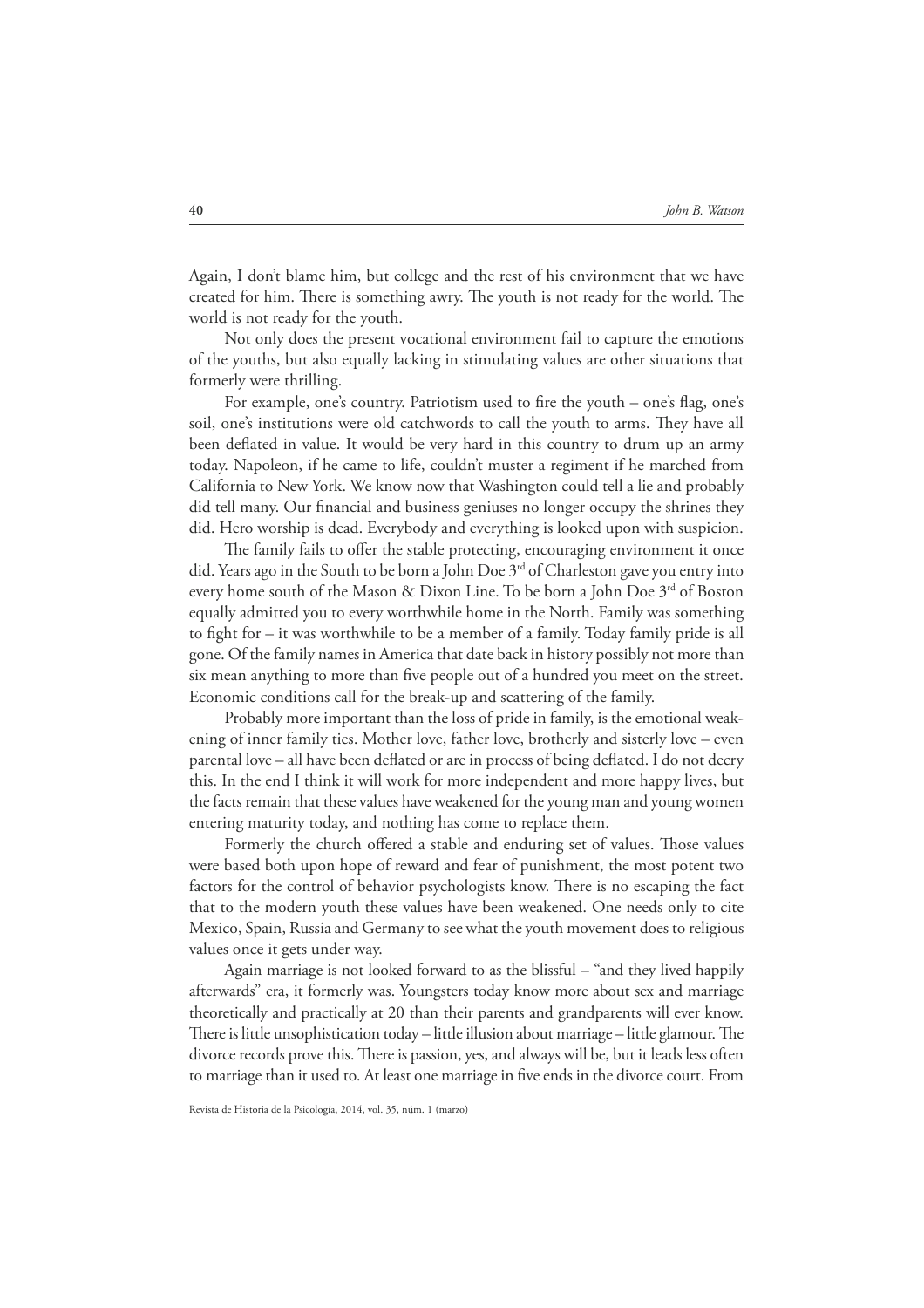the standpoint of happiness in and faithfulness to the relationship, probably four out of five go wrong. One of the rarest things I've found in many years of talks with husbands and wives is to find a happy marriage  $-$  it is almost as rare a find as a happy child.

So the glamorous values youngsters once looked forward to of marrying and settling down pass out. They marry, but they do not settle down except to a kind of armed neutrality – with frequent skirmishes, incited by jealousy, economic pressure, the insistent demands of children, and a generally untidy home.

Apparently, of all the values held out to the youth only one has suffered little o no deflation – Science. I have often wondered why it is not more appealing to youths in colleges. There is real romance in Chemistry, Physics and Biology. Your researches stand as monuments of truth until a better and wider research of your own or some other modifies that truth.

In the #eld of industrial science, one sometimes hears of the Frankenstein nature of science, but I notice that every time science creates a better motor car, refrigerator, air conditioner, vacuum cleaner, or cold cream, people rush to buy and enjoy them. Certainly in the medical field, no one complains of too much science or too rapid control of disease. Hopes of the ultimate control of all disease constantly buoy us up and research in medicine during the past 100 years reads like a romance. Apart from science and medicine, though, there has come in the  $20<sup>th</sup>$  century a tarnishing of the golden guerdons that are offered to the oncoming young adults.

Let us contrast the life ahead of the college graduate today with the life ahead of the American Indian (before civilization smothered him) when he reached the age of tribal initiation or even with that of the mid-Victorian youth as he reached man's estate.

The Indian lad was all in a dither about becoming a recognized man of the tribe; he had to learn to shoot, ride, swim, hunt, track, look for signs, fight his enemies – every day was a new day fraught with danger. From the time he made his first coup he had to become more and more adept with shooting, hunting, tracking, riding. He didn't have to do chores. He worked with tribal leaders every day. It was his opportunity to be a hero any day. His life was full of danger. He was thrilled by activity every day. He lost himself completely in the vicissitudes of every day life. Not to become skilled in offensive and defensive warfare or the hunt, meant an early death. The only similar lines open to the American lad today is becoming an advanced boy scout or taking two weeks in the reserve officers' training course in the summer. Possibly one out of 100,000 has a chance to compete in athletics, tennis, golf and sailing events. Ninety-nine out of a hundred lads have to hunt a job at not over \$25.00 per week. Work six days per week and from eight to nine hours per day. Even a long English weekend is denied him.

And the Victorian youth? About two years ago I started to write an article under the title "Mid-Victorian Days are Just Ahead." Somehow I never finished it largely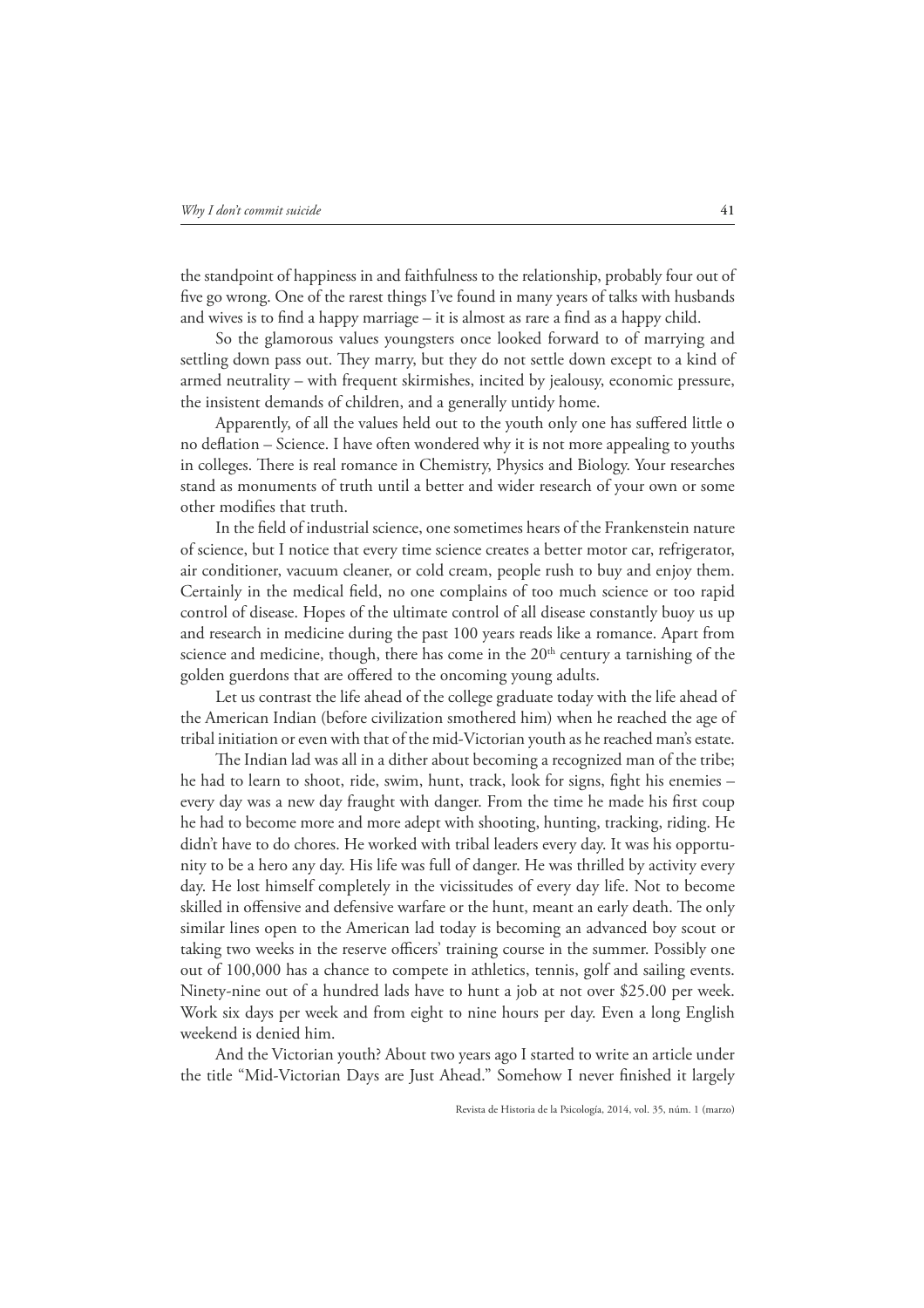because a deeper study of youth convinced me that it isn't true. Victorian days put the emphasis on deportment, pretty graces, verbalizations and niceties of living. The young lad reaching man's estate had to know about boxing, be a god shot, know how to ride to hounds, and above all to deport himself properly and to dress superbly. Life was "refined" but it was infinite in its demands. He had to learn how to turn pretty compliments – he had to know what ties, collars and vests to wear. His valet or barber had to have hours to devote to him. Life was engrossing with its niceties. Today, the modern youth, with due allowance for exceptions, has no politeness. It is not needed. It is old fashioned. He is not even polite to his mother. The arts of compliments and chivalry are lost. He calls his girl "kid". He doesn't even get up when his mother or his sweetheart enters a room. He says, "Aw, nuts" "Oh, Gee". He would call anybody a sissy or a fairy who was polite to women or older people. Being versed in literature of the drama is a sign of senility. He knows his Broadway favorites, movie stars, jazz singers and radio crooners and good dance orchestras. It is his right to be entertained – not entertaining. He doesn't have to do anything about it. It has to be done for him. He only acts as critic and dares anyone to make him laugh. Social, intellectual and artistic life ahead means nothing -certainly are not stimuli for persistent attempts to improve one's self.

### WHAT MAKES US GO ON LIVING?

But in spite of such contrast in values something drives most of us on to live. Can we find out what the values are that keep us carrying on when the road is rough  $$ what values are replacing those that offered interesting thrills to the youths of bygone days? And if we find them, isn't there some way to dramatize them for the discouraged adults 25 to 35 years of age?

I tried to get an answer to this question by asking a large group of people to give me a fifty word statement on: "Why I don't commit suicide." This is the letter.

> Professor Horace M. Kallen The New School for Social Research New York City

Dear Professor Kallen:

I think we are not giving the youths of the country quite enough encouragement. They can't get jobs now and they haven't very much in front of them in black and white to make them want to go on living. I am preparing a popular article for *Cosmopolitan* on "Why I Don't Commit Suicide". I want to build up the positive side quite strongly.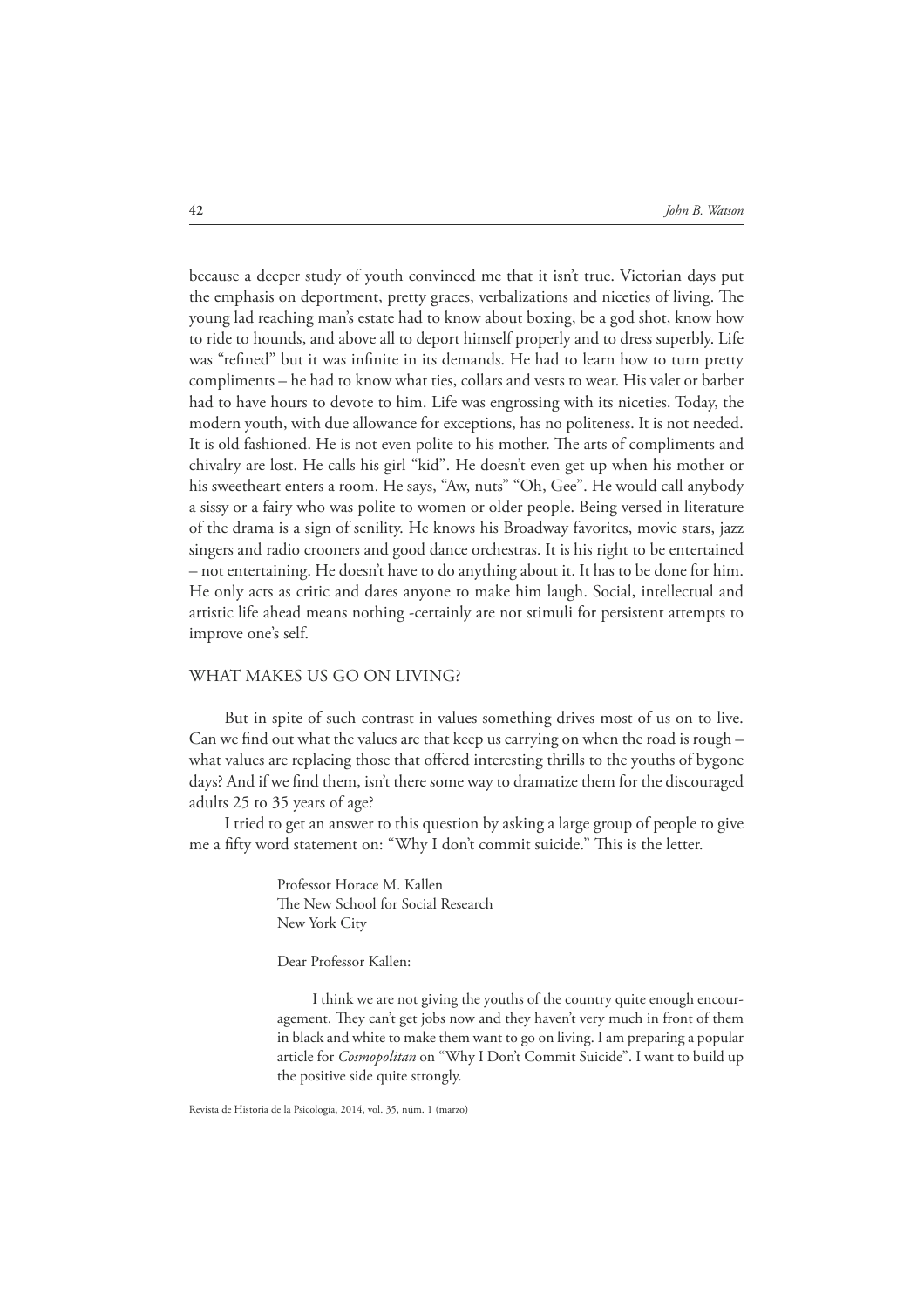I am asking a group of friends to write me a fifty word personal statement on "Why I Don't Commit Suicide". Will you do this for me.

Sincerely yours,

John B. Watson

I wanted to see just how people would find words to answer this request. Almost everyone I wrote to sent in the fifty words - some of them wrote pages. One university professor read the letter to more than a hundred of his undergraduate students and had each write on the subject. One of the professors of psychiatry used the letter as a basis for a two hour discussion with his whole staff and sent me a transcript of it. The subject has become much under public discussion lately and everyone wrote earnestly and seriously. In all, I received only two refusals. One from the President of a mid-western university who said he had never thought about suicide and therefore didn't care to write about it. Another from a woman professor in a great Eastern Woman's College who said that on advice of the psychiatrist she could not let her students work upon the problem.

Here, for the first time, I believe, in history, is set down the motives of why people go on living. The figure to the right of each motive shows the number of times it appeared in the answers.

| Enjoy life too much even it means fighting<br>against odds. (32)                          | Have to be insane to commit suicide. (4)                                       |
|-------------------------------------------------------------------------------------------|--------------------------------------------------------------------------------|
| Love of family $-$ of use to family $-$ wife,<br>husband, children. (32)                  | Wouldn't so gratify my enemies. (4)                                            |
| It is a cowardly thing to $do$ – not good<br>sportsmanship – not playing the game. $(24)$ | Never entered my head. (3)                                                     |
| Religious reasons. (21)                                                                   | Just an optimist. (3)                                                          |
| Too interested in what may happen just<br>around the corner. (20)                         | "Instinct" to live. $(3)$                                                      |
| Too much hope and interest in future. (17)                                                | Wouldn't profit me anything. (3)                                               |
| Sense of duty or responsibility to others -<br>can't let friends down. (15)               | World offers too much beauty and hope and<br>excitement. $(2)$                 |
| Too good health. (14)                                                                     | Suicide is revenging yourself on someone -<br>won't take revenge this way. (2) |
| So many things I still want to do. (14)                                                   | Seen too much suicide in life to ever want<br>to take that way out. $(2)$      |

Revista de Historia de la Psicología, 2014, vol. 35, núm. 1 (marzo)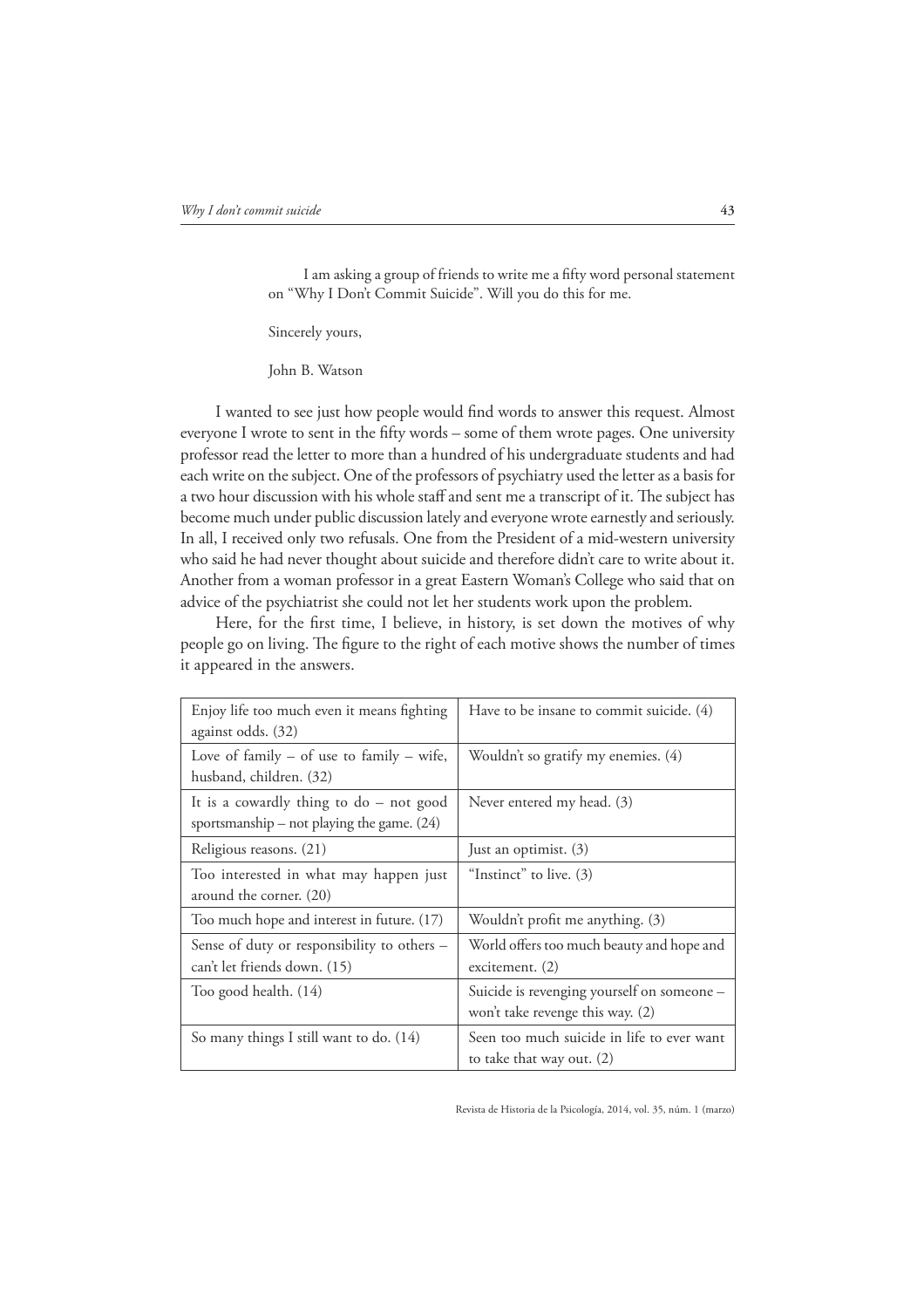| Afraid I won't succeed in act. (12)                              | Soon as life gets tedious I shall leave before<br>the final curtain. (2)                   |
|------------------------------------------------------------------|--------------------------------------------------------------------------------------------|
| Love of work and ambitions. (11)                                 | Have tried it but not successfully $-$ this<br>experience cured me of trying it again. (2) |
| No reason for not committing suicide. (11)                       | My life insurance in husband's name. (1)                                                   |
| Afraid of death. (8)                                             | My son's future. (1)                                                                       |
| Overpowering curiosity about future. (6)                         | Want to see things through. (1)                                                            |
| Afraid there is no future life. This is only<br>one we know. (6) | Living is just a habit. $(1)$                                                              |
| Don't like to make a mess. (5)                                   | We are tricked into being born, tricked into<br>staying alive. $(1)$                       |
| See no reason why I shouldn't go on living (5)                   | I am remote enough from life to see it as a                                                |
|                                                                  | comedy. $(1)$                                                                              |

I don't know how the reader may feel about these reasons for living. Most of them to me are quite conventional and just a bit disappointing. The majority of the reasons, for example,  $3, 4, 7, 10, 13, 15, 16, 17, 18$ , and 19 are purely negative reasons. They advance no real or positive value for continuing life. Indeed in the majority of the letters received there is a marked cynicism about life. Again if it had not been for the undergraduates and the junior league groups #1, 2 and 5 which do set forth positive reasons, would not have been nearly so heavily weighted.

Doesn't this chart show more convincingly than I can tell it that we have neglected to prepare the world for the reception of oncoming adults? That we have in no way put into parables, precepts and examples reason for living. That we have been neglecting to make the stranger (the young adult) welcome in our midst? Indeed neglecting even to shape the world so as to make a standard place for starting him off.

It does seem to me that something is demanded of the solons who now control the universe if we want to continue to have society, to continue to have a group of happy, successful, hopeful young me and women.

1. Can't colleges and universities be modernized – and below the college the fitting school and grammar schools which now only "prepare" for college – to shape the youth for life – vocationally, artistically, practically? We hear a lot about what is being done to college curricula. What is being done is all too slow. Few people, unless they have had an opportunity to break away, realize how mediaeval the college was even ten years ago. It was definitely of the middle ages.

2. Can't business once more be made glamorous – are all the old buccaneers and pirates who used to make industry as interesting as war, dead forever? While they

Revista de Historia de la Psicología, 2014, vol. 35, núm. 1 (marzo)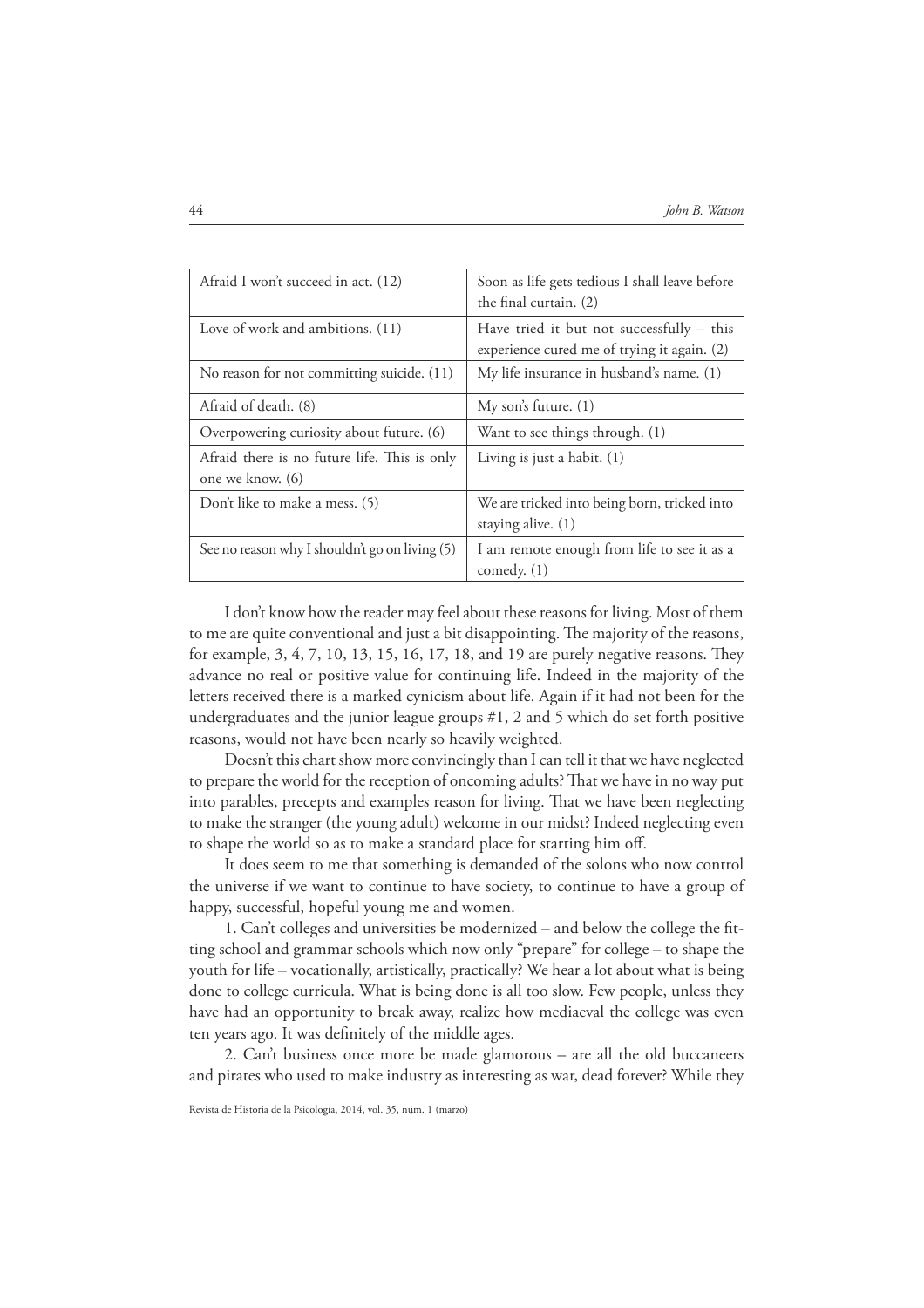made life unsafe for the weak they were not petty grafters – they were builders. If we only had fifty men of their strength of character in business today who would turn aside just a little from making money, to making their business a haven for training and encouraging their oncoming employees, business could become a stabilizing psychological factor for sanity. It is the working with and alongside the big fellow in business that gives the kick to the youngster.

3. Why can't political life be purified to the point where it is an honor to be an alderman or to belong to a state legislature? In certain periods in the history of both Greece and Rome it was an honor to belong to the governing classes. If politics ever became respectable here it would fire the imagination of our youths. Give them an abiding value in life to cling to. In Great Britain political life is much cleaner – it makes a much more attractive career. For the less ambitious minded, Civil Services in England affords a graft-free dependable honorable career. This service alone if half the romance were built around it as is built around the Marines would take care of thousands of people who are seeking modest careers. It is honorable enough but there is no romance about it.

4. I've always had the hope that marriage could once again be made enduringly romantic. The task is herculean though and will require a generation or two of training.

One might go on with all the institutions from street cleaning to bridge building, from dirt farming to orchid raising and show that society has allowed moss to grow around them. Nobody today is trying to sell the youth the romance that lies in every kind of honest work.

## HOW CAN WE HELP THE MAN THINKING OF SUICIDE TODAY

Meanwhile Suicide goes on. The changes in an environment that I have discussed will come slowly. The suicide problem, if possible, must be handed quickly. *What steps can we take now to help the two thousand people who will take their own lives this month?* I think everyone will admit that suicide takes place nearly always when the individual is in a *depressed* state. The non-psychologically trained public does not understand depressions. When they are in one they believe quite naturally that the state will endure forever. The public does not understand either that everyone no matter how normal falls into a depression at one time or another often even when there is no marked change in the environment. Not understanding that depressed states are transitory the individual becomes frightened, panicky – he wants to do something quickly to get out of it.

May I make the point here that the depressions are the easiest forms of psychological illnesses to recover from. Even those afflicted with deep depressions usually get well. These depressed states in normal people endure usually for only a short time. In a day or a week we snap out of them and life still holds its old promise. And you will